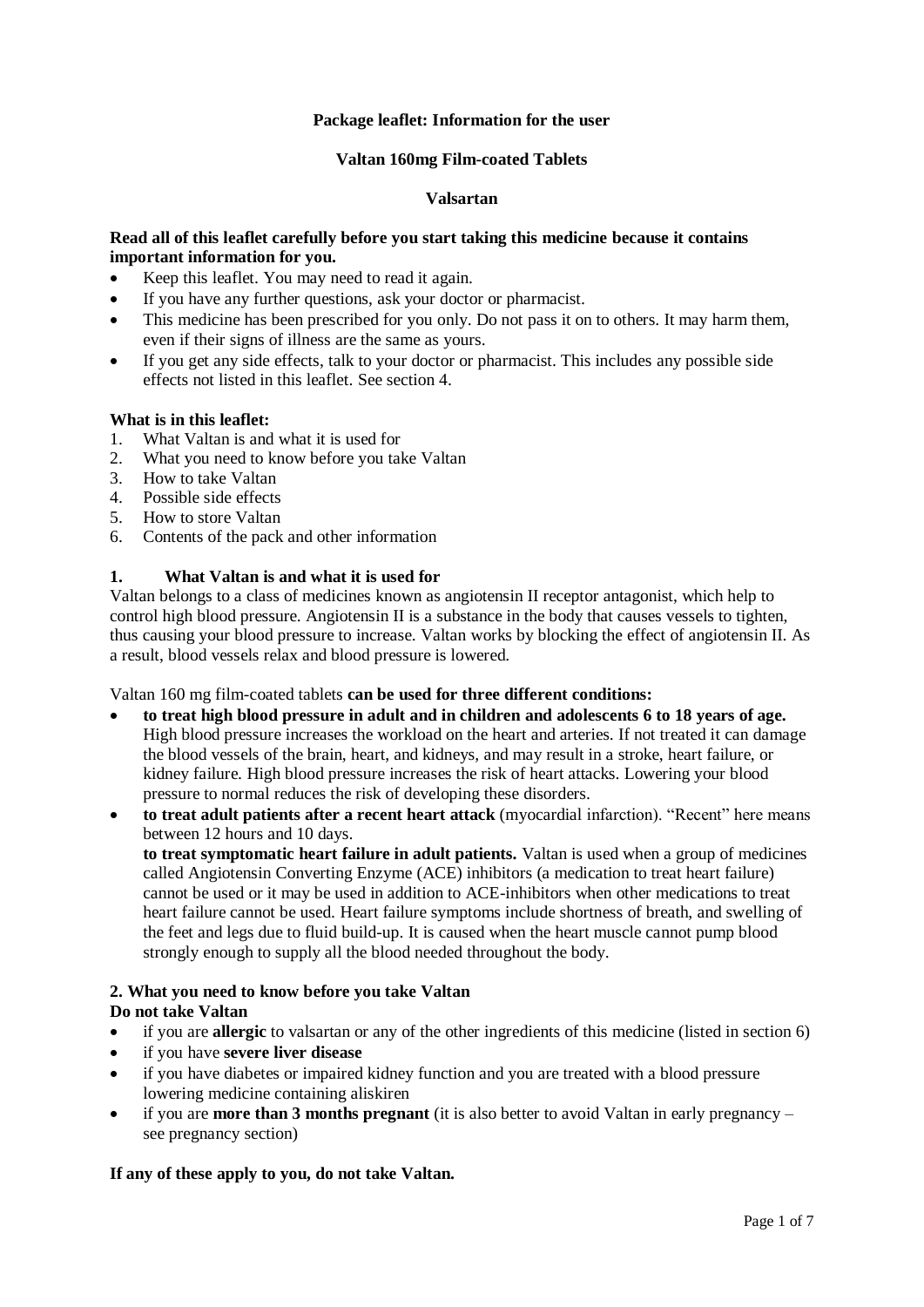# **Warnings and precautions**

Talk to your doctor or pharmacist before taking Valtan

- if you have liver disease
- if you have severe kidney disease or if you are undergoing dialysis
- if you are suffering from a narrowing of the kidney artery
- if you have recently undergone kidney transplantation (received a new kidney)
- if you are treated after a heart attack or for heart failure, your doctor may check your kidney function
- if you have severe heart disease other than heart failure or heart attack
- if you are taking medicines that increase the amount of potassium in your blood. These include potassium supplements or salt substitutes containing potassium, potassium-sparing medicines and heparin. It may be necessary to check the amount of potassium in your blood at regular intervals
- if you are below 18 years of age and you take Valtan in combination with other medicines that inhibit the renin angiotensin aldosterone system (medicines that lower blood pressure), your doctor may check your kidney function and the amount of potassium in your blood at regular intervals
- if you suffer from aldosteronism. This is a disease in which your adrenal glands make too much of the hormone aldosterone. If this applies to you, the use of Valtan is not recommended
- if you have lost a lot of fluid (dehydration) caused by diarrhoea, vomiting, or high doses of water tablets (diuretics)
- if you have experienced swelling, particularly of the face and throat, while taking other medicines (including angiotensin converting enzyme inhibitors). If you get these symptoms, when you are taking this medicine, stop taking this medicine and contact your doctor straight away. You should never take this medicine or any other valsartan containing medicines again
- you must tell your doctor if you think you are (or might become) pregnant. Valtan is not recommended in early pregnancy, and must not be taken if you are more than 3 months pregnant, as it may cause serious harm to your baby if used at that stage (see pregnancy section)
- if you are taking any of the following medicines used to treat high blood pressure:
	- an ACE-inhibitor (for example enalapril, lisinopril, ramipril), in particular if you have diabetes-related kidney problems
	- aliskiren
- if you are being treated with an ACE-inhibitor together with certain other medicines to treat your heart failure, which are known as mineralocorticoid receptors antagonists (MRA) (for example spironolactone, eplerenone) or betablockers (for example metoprolol)

Your doctor may check your kidney function, blood pressure, and the amount of electrolytes (e.g. potassium) in your blood at regular intervals.

See also information under the heading "Do not take Valtan"

# **Other medicines and Valtan**

Tell your doctor or pharmacist if you are taking, have recently taken or might take any other medicines.

The effect of the treatment can be influenced if Valtan is taken together with certain other medicines. Your doctor may need to change your dose and/or to take other precautions, or in some cases to stop taking one of the medicines. This applies to both prescription and non-prescription medicines, especially:

- **other medicines that lower blood pressure**, especially **water tablets** (diuretics)
- **medicines that increase the amount of potassium** in your blood. These include potassium supplements or salt substitutes containing potassium, potassium-sparing medicines and heparin.
- **certain type of pain killers** called non-steroidal anti-inflammatory medicines (**NSAIDs**)
- **lithium**, a medicine used to treat some types of psychiatric illness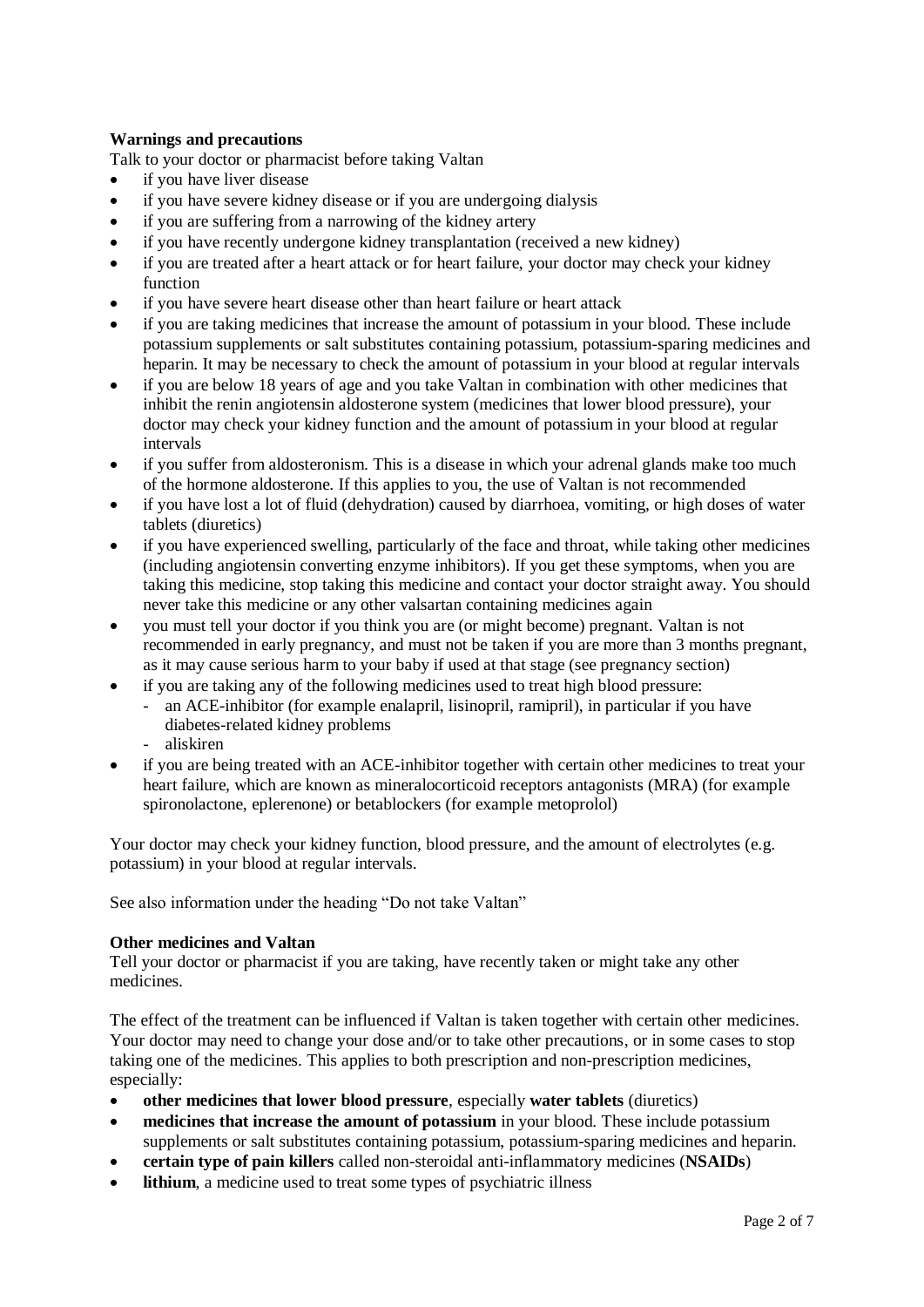- some antibiotics (rifamycin group), a drug used to protect against transplant rejection (ciclosporin) or an antiretroviral drug used to treat HIV/AIDS infection (ritonavir). These drugs may increase the effect of Valtan.
- if you are taking an ACE-inhibitor or aliskiren (see also information under the headings "Do not take Valtan" and "Warnings and precautions")
- if you are being treated with an ACE-inhibitor together with certain other medicines to treat your heart failure, which are known as mineralocorticoid receptors antagonists (MRA) (for example spironolactone, eplerenone) or betablockers (for example metoprolol)

### **In addition:**

 if you are being **treated after a heart attack**, a combination with **ACE inhibitors** (a medication to treat heart attack) is not recommended

### **Valtan with food and drink**

You can take Valtan with or without food.

### **Pregnancy and breast-feeding**

If you are pregnant or breast-feeding, think you may be pregnant or are planning to have a baby, ask your doctor or pharmacist for advice before taking this medicine.

- **You must tell your doctor if you think that you are (or might become) pregnant**. Your doctor will normally advise you to stop taking Valtan before you become pregnant or as soon as you know you are pregnant, and will advise you to take another medicine instead of Valtan. Valtan is not recommended in early pregnancy, and must not be taken when more than 3 months pregnant, as it may cause serious harm to your baby if it is used after the third month of pregnancy.
- **Tell your doctor if you are breast-feeding or about to start breast-feeding.** Valtan is not recommended for mothers who are breast-feeding, and your doctor may choose another treatment for you if you wish to breast-feed, especially if your baby is newborn, or was born prematurely.

#### **Driving and using machines**

Before you drive a vehicle, use tools or operate machines, or carry out other activities that require concentration, make sure you know how Valtan affects you. Like many other medicines used to treat high blood pressure, Valtan may cause dizziness and affect the ability to concentrate.

# **Valtan contains milk sugar (lactose) and sodium**

If you have been told by your doctor that you have an intolerance to some sugars, contact your doctor before taking this medicinal product.

This medicine contains less than 1 mmol sodium (23 mg) per film-coated tablet, that is to say essentially 'sodium-free'.

#### **3. How to take Valtan**

Always take this medicine exactly as your doctor has told you. Check with your doctor or pharmacist if you are not sure. People with high blood pressure often do not notice any signs of this problem. Many may feel quite normal. This makes it all the more important for you to keep your appointments with the doctor even if you are feeling well.

**Adult patients with high blood pressure:** The recommended dose is 80 mg daily. In some cases, your doctor may prescribe higher doses (e.g. 160 mg or 320 mg). He may also combine Valtan with an additional medicine (e.g. a diuretic).

# **Children and adolescents (6 to 18 years of age) with high blood pressure**

In patients who weigh less than 35 kg the recommended dose is 40 mg of valsartan once daily. In patients who weigh 35 kg or more the recommended starting dose is 80 mg of valsartan once daily.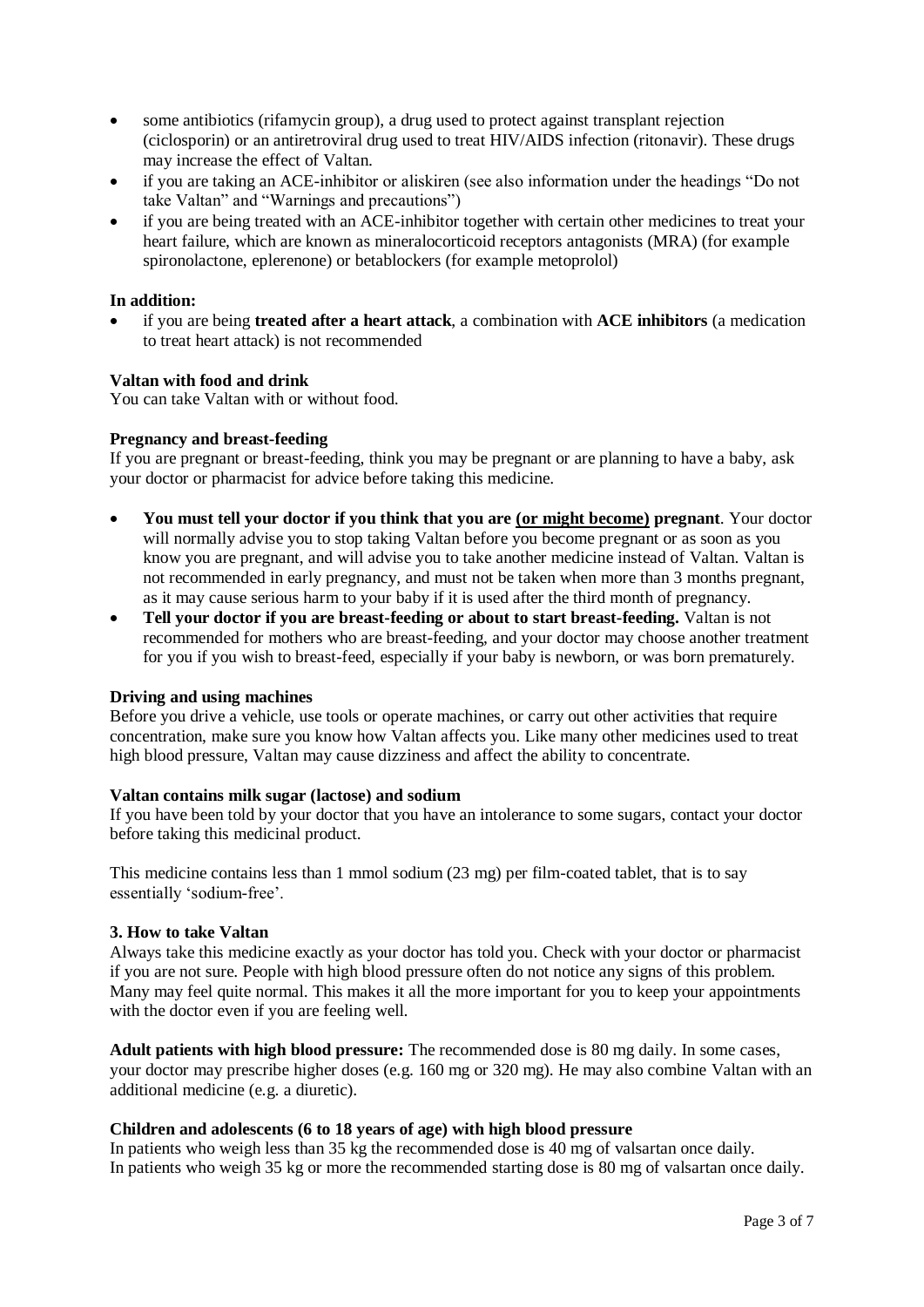In some cases, your doctor may prescribe higher doses (the dose can be increased to 160 mg and to a maximum of 320 mg).

**Adult patients after a recent heart attack:** After a heart attack, the treatment is generally started as early as after 12 hours, usually at a low dose of 20 mg twice daily. You obtain the 20 mg dose by dividing the 40 mg tablet. Your doctor will increase this dose gradually over several weeks to a maximum of 160 mg twice daily. The final dose depends on what you as an individual patient can tolerate.

Valtan can be given together with other treatment for heart attack, and your doctor will decide which treatment is suitable for you.

**Adult patients with heart failure:** Treatment starts generally with 40 mg twice daily. Your doctor will increase the dose gradually over several weeks to a maximum of 160 mg twice daily. The final dose depends on what you as an individual patient can tolerate.

Valtan can be given together with other treatment for heart failure, and your doctor will decide which treatment is suitable for you.

Method of administration

You can take Valtan with or without food. The tablet can be divided into equal doses. Swallow Valtan with a glass of water.

Take Valtan at about the same time each day.

### **If you take more Valtan than you should**

If you experience severe dizziness and/or fainting, contact your doctor immediately and lie down. If you have accidentally taken too many tablets, contact your doctor, pharmacist, or hospital.

#### **If you forget to take Valtan**

If you forget to take a dose, take it as soon as you remember. However, if it is almost time for your next dose, skip the dose you missed.

Do not take a double dose to make up for a forgotten dose.

#### **If you stop taking Valtan**

Stopping your treatment with Valtan may cause your disease to get worse. Do not stop taking your medicine unless your doctor tells you to.

If you have further questions on the use of this medicine, ask your doctor or pharmacist.

#### **4. Possible side effects**

Like all medicines, this medicine can cause side effects, although not everybody gets them.

### **Some symptoms need immediate medical attention:**

You may experience symptoms of angiooedema (a specific allergic reaction), such as

- swollen face, lips, tongue or throat
- difficulty in breathing or swallowing
- hives, itching

**If you get any of these, see a doctor immediately.**

#### **Side effects include:**

# **Common (may affect up to 1 in 10 people)**

- dizziness
- low blood pressure with or without symptoms such as dizziness and fainting when standing up
- decreased kidney function (signs of renal impairment)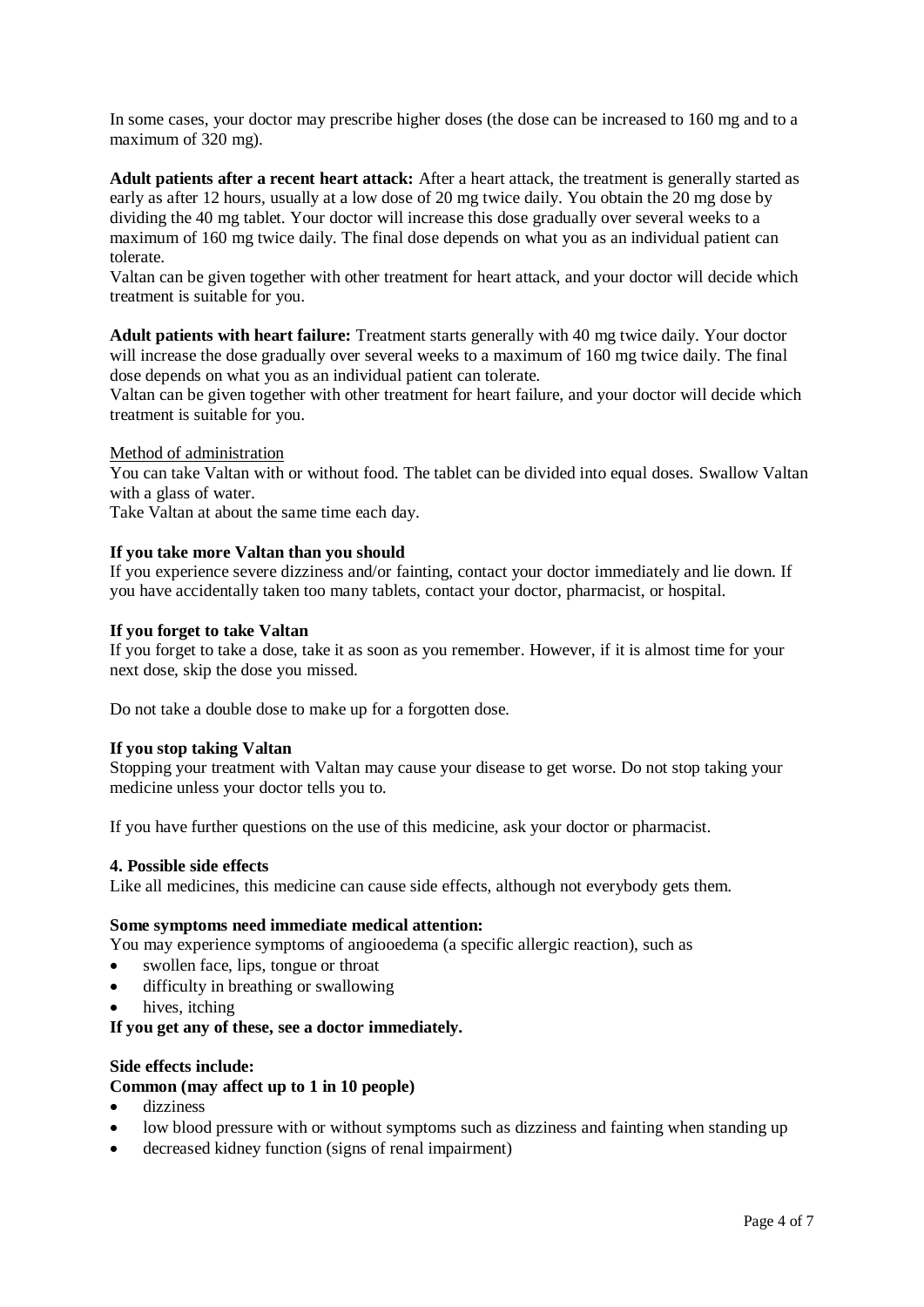# **Uncommon (may affect up to1 in 100 people)**

- angiooedema (see section "Some symptoms need immediate medical attention")
- sudden loss of consciousness (syncope)
- spinning sensation (vertigo)
- severely decreased kidney function (signs of acute renal failure)
- muscle spasms, abnormal heart rhythm (signs of hyperkalaemia)
- breathlessness, difficulty breathing when lying down, swelling of the feet or legs (signs of cardiac failure)
- headache
- $\bullet$  cough
- abdominal pain
- nausea
- diarrhoea
- tiredness (fatigue)
- weakness (asthenia)

# **Not known (frequency cannot be estimated from the available data)**

- allergic reactions with rash, itching and hives; symptoms of fever, swollen joints and joint pain, muscle pain, swollen lymph nodes and/or flu-like symptoms may occur (signs of serum sickness)
- purplish-red spots, fever, itching (signs of inflammation of blood vessels also called vasculitis)
- unusual bleeding or bruising (signs of thrombocytopenia)
- muscle pain (myalgia)
- fever, sore throat or mouth ulcers due to infections (symptoms of low level of white blood cells also called neutropenia)
- decrease of level of haemoglobin and decrease of the percentage of red blood cells in the blood (which can lead to anaemia in severe cases)
- increase of level of potassium in the blood (which can trigger muscle spasms and abnormal heart rhythm in severe cases)
- elevation of liver function values (which can indicate liver damage) including an increase of bilirubin in the blood (which can trigger yellow skin and eyes in severe cases)
- increase of level of blood urea nitrogen and increase of level of serum creatinine (which can indicate abnormal kidney function)
- low level of sodium in the blood (which can trigger tiredness, confusion, muscle twitching and/or convulsions in severe cases)

The frequency of some side effects may vary depending on your condition. For example, side effects such as dizziness, and decreased kidney function, were seen less frequently in adult patients treated with high blood pressure than in adult patients treated for heart failure or after a recent heart attack.

Side effects in children and adolescents are similar to those seen in adults.

# Reporting of side effects

If you get any side effects, talk to your doctor or pharmacist. This includes any possible side effects not listed in this leaflet. You can also report side effects directly via HPRA Pharmacovigilance, Earlsfort Terrace, IRL - Dublin 2; Tel: +353 1 6764971; Fax: +353 1 6762517. Website: [www.hpra.ie;](http://www.hpra.ie/) E-mail: [medsafety@hpra.ie.](mailto:medsafety@hpra.ie) By reporting side effects you can help provide more information on the safety of this medicine.

# **5. How to store Valtan**

- Keep this medicine out of the sight and reach of children.
- Do not use this medicine after the expiry date which is stated on the pack. The expiry date refers to the last day of that month.
- Do not use this medicine if you notice that the pack is damaged or shows signs of tampering.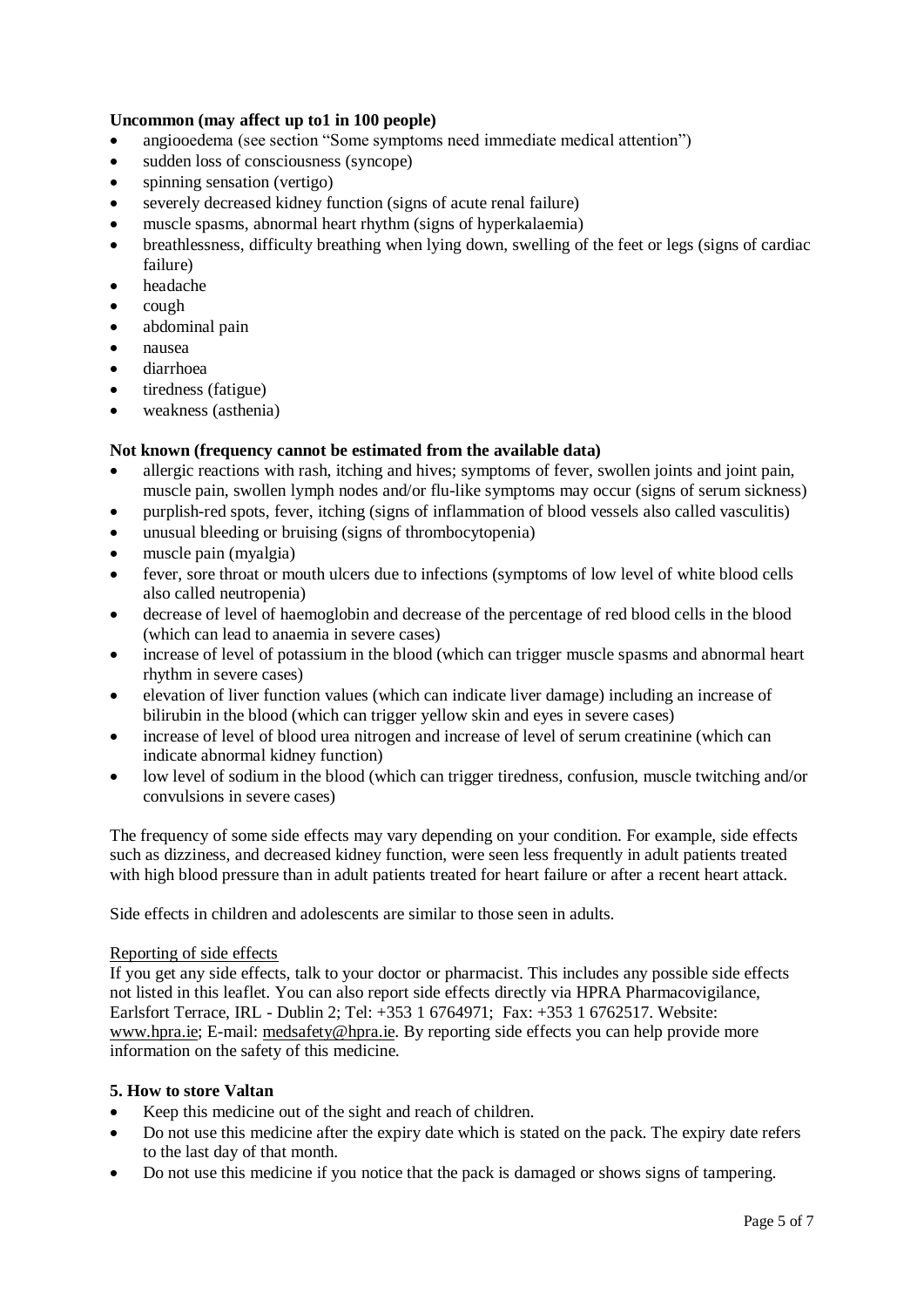- Do not store Valtan above 30°C.
- Do not throw away any medicines via wastewater or household waste. Ask your pharmacist how to throw away medicines you no longer use. These measures will help protect the environment.

# **6. Contents of the pack and oher information**

# **What Valtan contains**

The active substance is valsartan.

Each Valtan 160 mg film-coated tablet contains 160 mg valsartan.

# **The other ingredients in the tablet core are:**

- Lactose monohydrate
- Cellulose, powdered
- Hypromellose
- Croscarmellose sodium
- Silica, anhydrous colloidal
- Magnesium stearate

### **The other ingredients in the film coating are:**

- Hypromellose
- Macrogol 8000
- $\bullet$  Titanium dioxide (E171)
- Talc
- $\bullet$  Iron oxide yellow (E172)

### **What Valtan looks like and contents of the pack**

Valtan 160 mg film-coated tablets are yellow, oblong and biconvex in shape. They have a score line on both sides. The tablet can be divided into equal doses.

Valtan 160 mg film-coated tablets are packaged in PVC/PVDC aluminium blister packs containing 10, 14, 28, 30, 50, 56, 90, 98 and 100 tablets.

Not all pack sizes may be marketed.

#### **Marketing Authorisation Holder**

Clonmel Healthcare Ltd, Waterford Road, Clonmel, Co. Tipperary, Ireland

For any information about this medicine, please contact the Marketing Authorisation Holder.

#### **Manufacturers**

Centrafarm Services BV, Nieuwe Donk 9, 4879 AC Etten Leur, The Netherlands Clonmel Healthcare Ltd, Waterford Road, Clonmel, Co. Tipperary, Ireland Eurogenerics N.V., Heizel Esplanade Heysel b 22, B-1020 Brussels, Belgium LAMP S. Prospero S.p.A., Via della Pace, 25/A, I-41030 San Prospero (Modena), Italy STADA Arzneimittel AG, Stadastr. 2-18, D-61118 Bad Vilbel, Germany STADA Arzneimittel GmbH, Muthgasse 36/2, A-1190 Wien, Austria

# **This medicinal product is authorised in the Member States of the EEA under the following names:**

| Belgium:  | Valsartan EG 160 mg filmomhulde tabletten       |
|-----------|-------------------------------------------------|
| Bulgaria: | Valsavil 160 mg филмирани таблетки              |
| Denmark:  | Valsavil 160 mg, filmovertrukne tabletter       |
| Finland:  | Valsarstad 160 mg tabletti, kalvopäälllysteinen |